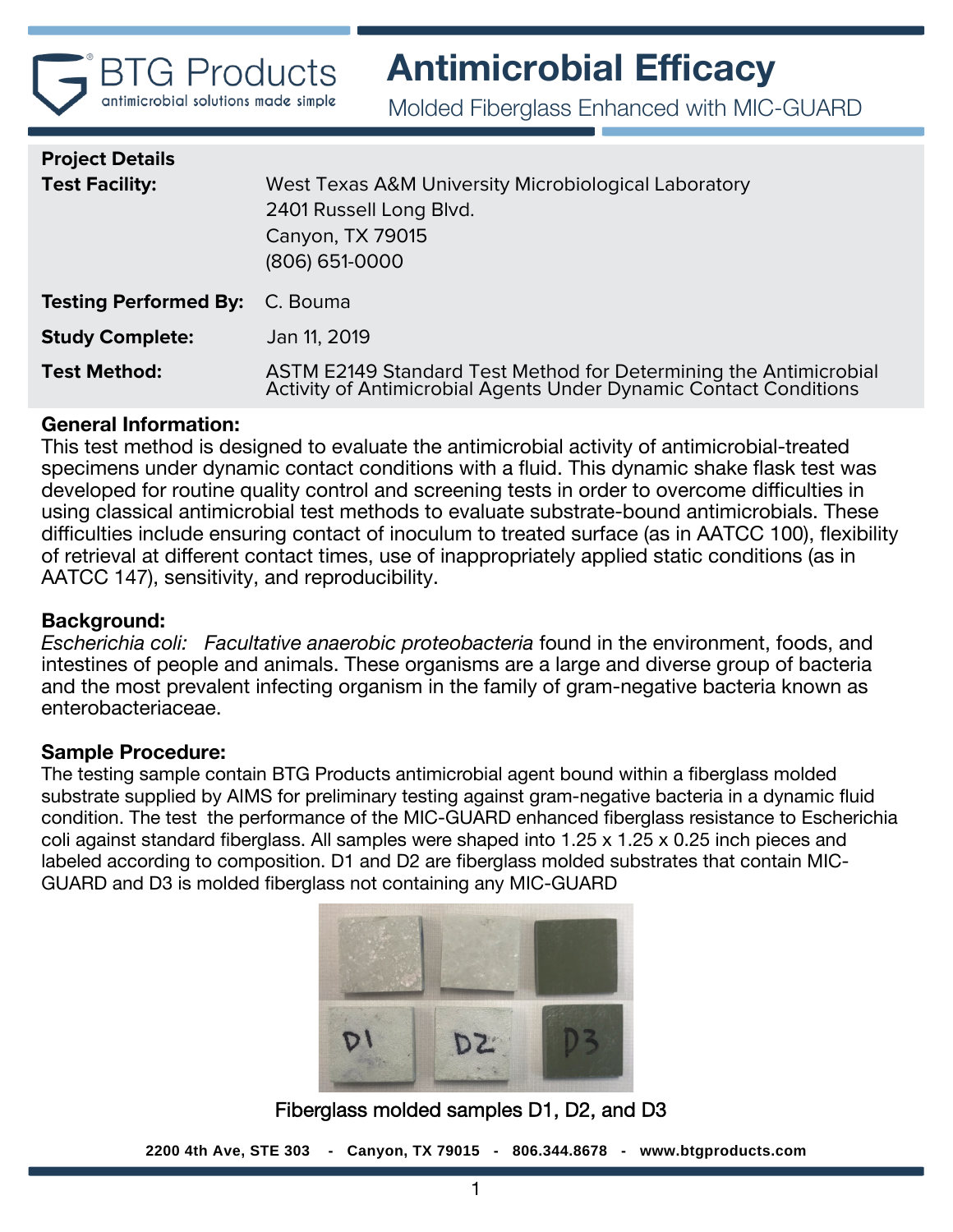Molded Fiberglass Enhanced with MIC-GUARD

# **Microbiological Procedure:**

**BTG Products** antimicrobial solutions made simple

- *100 ml sterile dH2O was inoculated with E. coli to approximately 1 x 10<sup>6</sup> cells/mL.*
- *Aliquots were removed (0.25 mL), diluted in a 10-fold series in 20% glycerol (101 to 103), and plated w/EddyJet 2 (0.1 mL linear) on TSA.*
- *Plates were incubated overnight at 37*°*C and colonies were counted with Sphere Flash.*

### **Results:**

Plated samples of the aliquots revealed a statistically significant trend of decreased viable colonies as treated time progressed in comparison to the control.



#### **LIMITATION OF LIABILITY**

All recommendations or suggestions relating to the use of the product, whether in technical documentation, or in response to a specific enquiry, or otherwise, are<br>based on data which to the best of our knowledge is reliabl contained herein shall be construed as a recommendation to use any product in conflict with existing patents Buffalo Technology Group, LLC has no control over either<br>the quality of condition of the substrate, or the many f